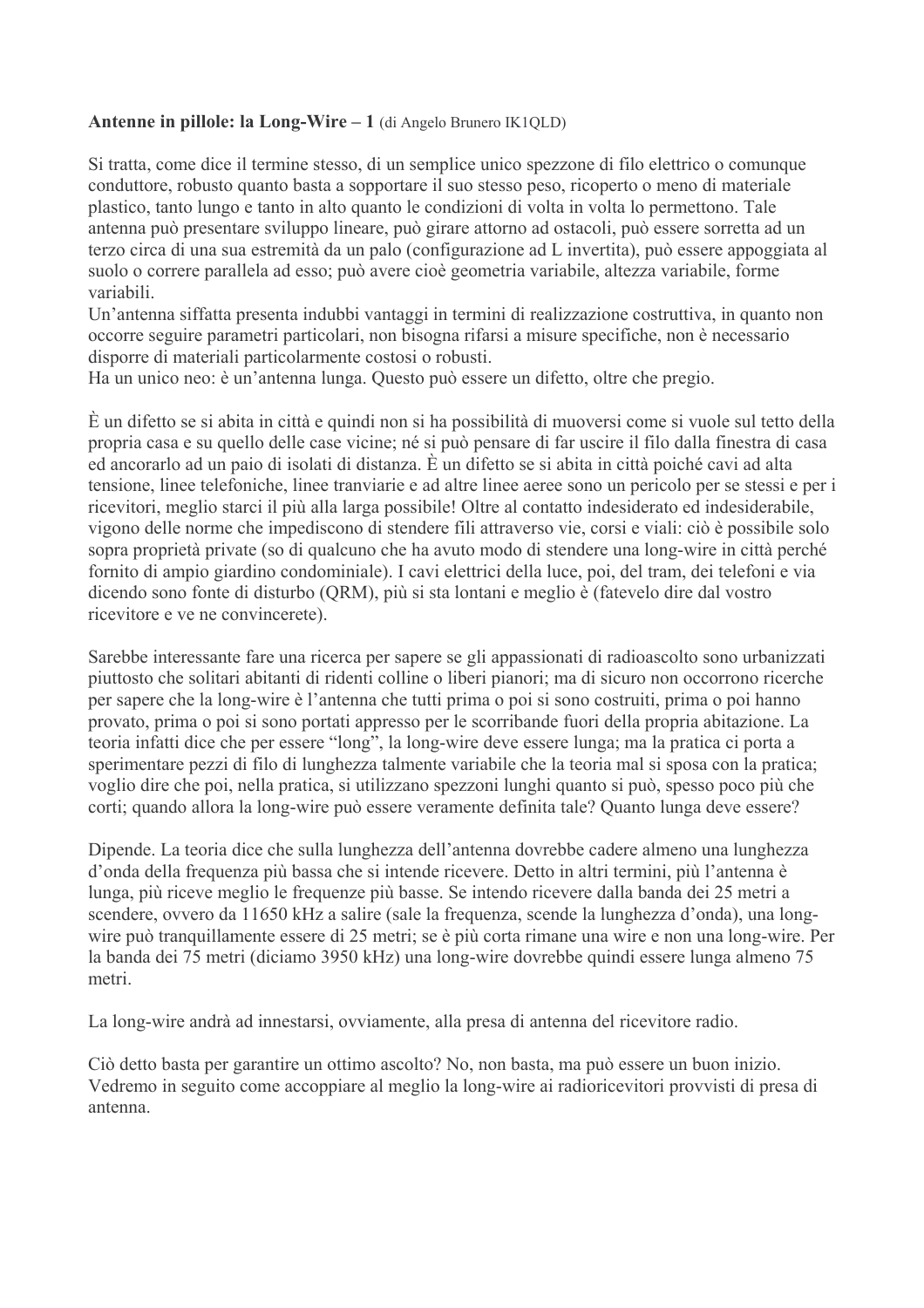Ho recentemente scritto dell'antenna long-wire come captatore generico per onde corte e medie ed anche se non mi sono soffermato sul corretto adattamento di tale antenna al ricevitore radio, mi sono sbilanciato nell'affermare che nell'uso comune la long-wire è una buona antenna, non deve necessariamente essere "long" e la sua efficienza dipende da parecchi fattori, oltre che dalla lunghezza.

Per esempio il materiale: sono molti quelli che affermano che il filo dell'antenna debba essere una robusta treccia di bronzo fosforoso, e sono tanti quelli che utilizzano comunissimo filo elettrico per impianti; io ho fatto molti esperimenti ed ho notato che va bene tutto. Merita ricordare che ogni conduttore metallico è in grado di captare onde elettromagnetiche e trasferirle ad un ricevitore: e conduttori atti allo scopo ne abbiamo intorno a noi più di quanto crediamo: i pali di antenna posti sul tetto, i tiranti degli stessi, pezzi di grondaia non collegati a terra, intelaiature delle finestre, ringhiere e così via.

Ritornando al filo elettrico, ho sentito molti incerti se questo debba o meno essere ricoperto in plastica o PVC: la plastica che ricopre un filo elettrico non conduce elettricità, anzi è isolante, ma questo non significa che isoli il filo dalle onde elettromagnetiche; significa piuttosto che la copertura plastica è trasparente alle onde elettromagnetiche, che vagando nell'etere possono essere captate dal nostro filo indipendentemente da quello che ha intorno. E detto tra noi, visto che l'aria viene definita come il dielettrico ideale, se la plastica che ricopre la nostra antenna dovesse isolarla dalle onde elettromagnetiche, l'aria che le sta intorno dovrebbe fare altrettanto. E fortunatamente non è così

Altri punti fermi per la nostra long-wire sono: un'antenna tanto più è lunga, tanto meglio capta; più l'antenna è in alto e libera nello spazio, meglio è.

Sulla lunghezza mi sono già soffermato. Vediamo piuttosto come si può mettere in pratica il secondo punto. Partendo dal presupposto che il filo elettrico della long-wire cominci a captare appena esce dal ricevitore, occorre che il ricevitore sia posizionato in alto; ma in alto rispetto a cosa? Rispetto al terreno, meglio dire però rispetto alla terra, in inglese "ground". E qui cominciano i guai.... Molti dei ricevitori moderni hanno l'alimentazione a 220 Volt: attaccando la spina alla fornitura elettrica, il ricevitore viene collegato a massa, quindi viene riportata una massa o terra proprio nelle vicinanze del filo della long-wire. E allora?

Beh, intanto il famoso "ground" cittadino non è né il terreno vero e proprio né la parte più alta di un edificio, né il punto più alto di un manufatto messo a massa; è piuttosto una cosa dall'andamento sinusoidale, una sorta di media, punto per punto, di molti parametri. Eppoi collegare a terra la carcassa metallica del ricevitore o la parte esterna del bocchettone coassiale dell'antenna molto spesso fa aumentare le prestazioni del ricevitore (tecnicamente si fornisce al sistema ricevitoreantenna un contrappeso). Direi allora che posizionare in alto la long-wire significa piuttosto non farla scendere verso il basso se si abita ai piani alti o farla salire verso l'alto se si abita ai piani bassi. In realtà è più facile fare la seconda cosa che la prima; ma qui stiamo disquisendo di pratica e non di grammatica: laddove si può si fanno le debite prove e si vede il miglior risultato, laddove non si può si fa di necessità virtù

Così come si fa di necessità virtù quando si ha un filo lungo e non si può stenderlo in modo lineare o rettilineo come si dovrebbe. Certo sarebbe meglio tenerlo lontano da manufatti, specie se metallici; e soprattutto sostenerlo all'estremità con un cordino di nylon di adeguata lunghezza, in modo che la parte terminale della nostra long-wire sia elettricamente distante dal supporto ove è ancorata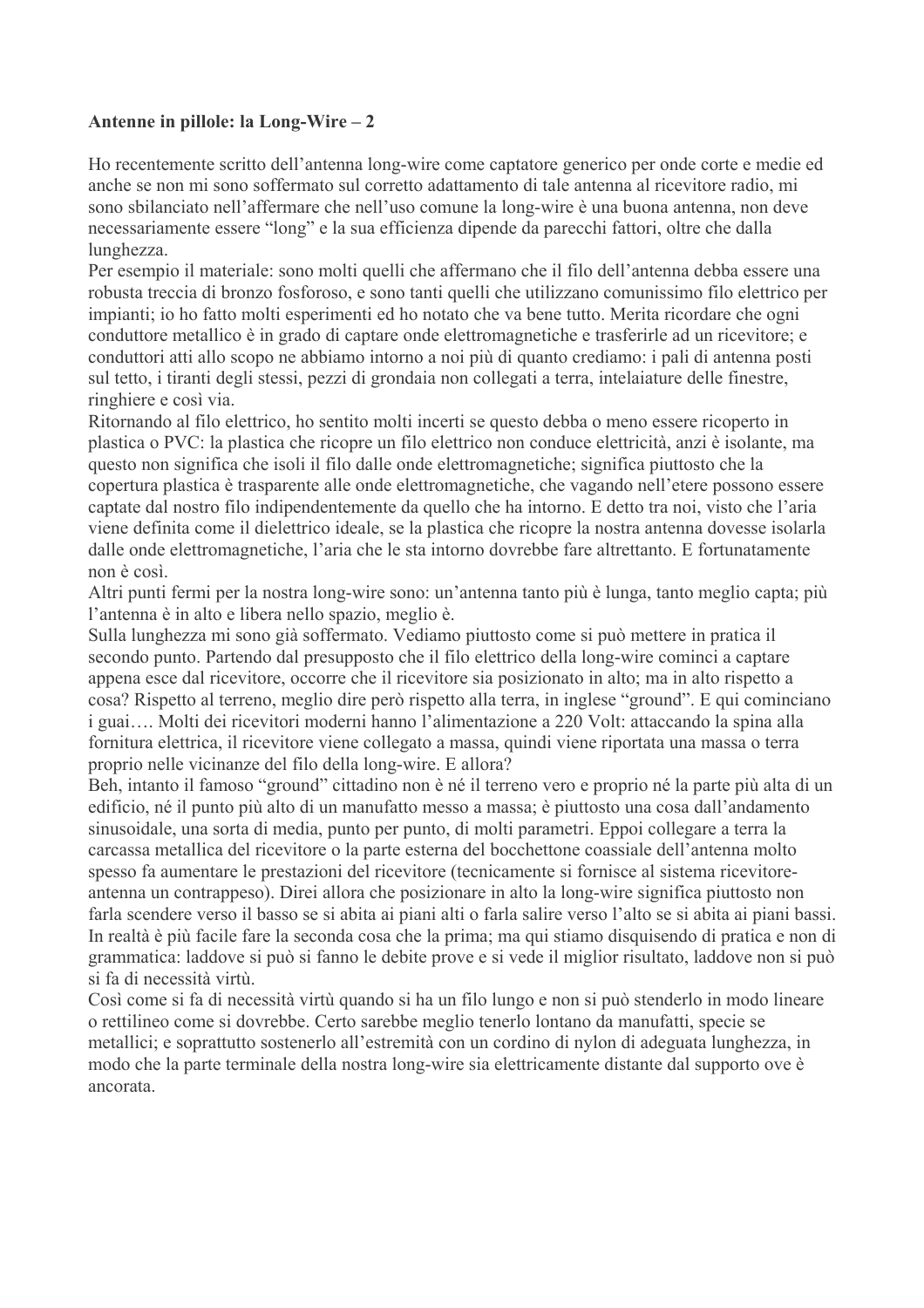Se qualcuno leggendo quanto scritto finora sulla long-wire si è cimentato nella sua realizzazione e ne è rimasto soddisfatto, sono contento. Ma sono altrettanto contento se è rimasto deluso o se ha trovato delle difficoltà; non perché sono sadico o masochista, ma perché significa che l'autocostruzione, specie se semplice ed economica, non è morta ed al piacere di ascoltare la radio si è aggiunto il piacere di fare prove ed esperimenti, che è uno degli aspetti punto marginali del nostro hobby di radioascoltatori, un hobby che ritengo tutt'altro che passivo e che ha davvero tanti spunti di interesse.

Ribadisco che la mia non è una trattazione tecnica: mi piace solo comunicare le mie esperienze e le mie prove, rimandando ovviamente a testi più scientifici e qualificati gli approfondimenti del caso. In figura è mostrato un classico esempio di realizzazione e montaggio di una long-wire:



veramente nulla di complicato o trascendentale; basta avere dello spazio. Più lungo è il filo e meglio è, in ogni caso visto che siamo in presenza di un'antenna che deve captare almeno dalle onde medie fino alle onde corte, lungo quanto la lunghezza d'onda della banda più bassa che si vorrebbe ascoltare. Se il filo dovesse essere più corto rispetto alla frequenza di lavoro conviene aggiungere un "contrappeso", come spiegato nell'articolo precedente. Ad esempio se lo spazio mi consente di stendere un filo di 31 metri (banda dei 31 metri, 9500-9900 kHz) il contrappeso risulta sicuramente vantaggioso per una lunghezza d'onda di 60 metri (la banda tropicale che va da 4750 a 5060 kHz). Risultano interessanti i diagrammi di radiazione di long-wire lunghe e corte.

Questo qui sotto, ad esempio, è il diagramma di radiazione di una long-wire con radiatore un po' più lungo rispetto a  $\lambda$  (la massima lunghezza d'onda ovvero la minima frequenza per la quale si suppone che l'antenna trasferisca il maggior segnale):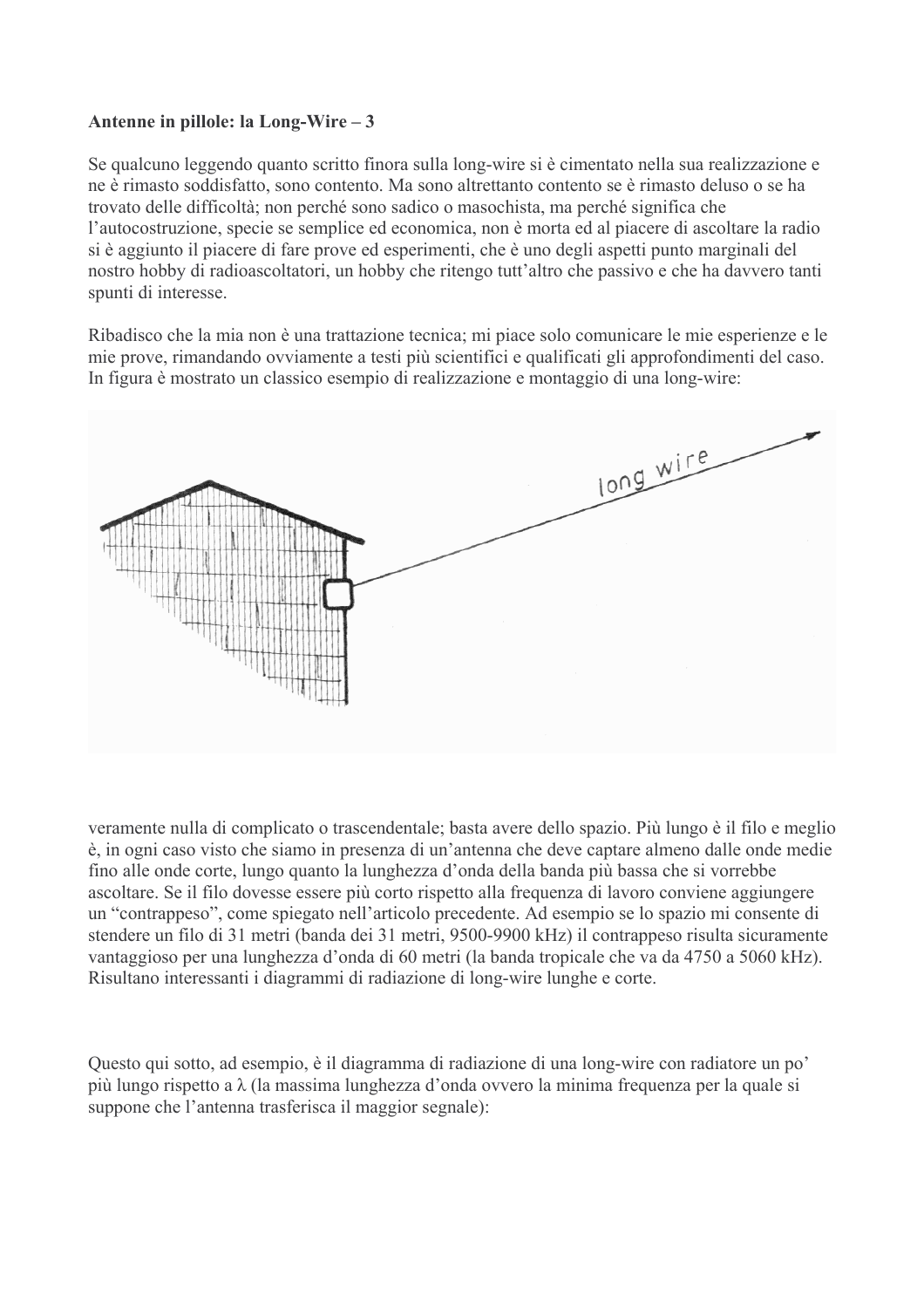

Si notano due piccoli lobi secondari e quattro lobi principali ben distesi e poco pasciuti, segno di una certa direttività e di un certo guadagno verso gli angoli indicati.

I lobi secondari spariscono e diventano più pasciuti i lobi primari nel caso di una long-wire lunga un'onda intera rispetto alla frequenza sintonizzata:

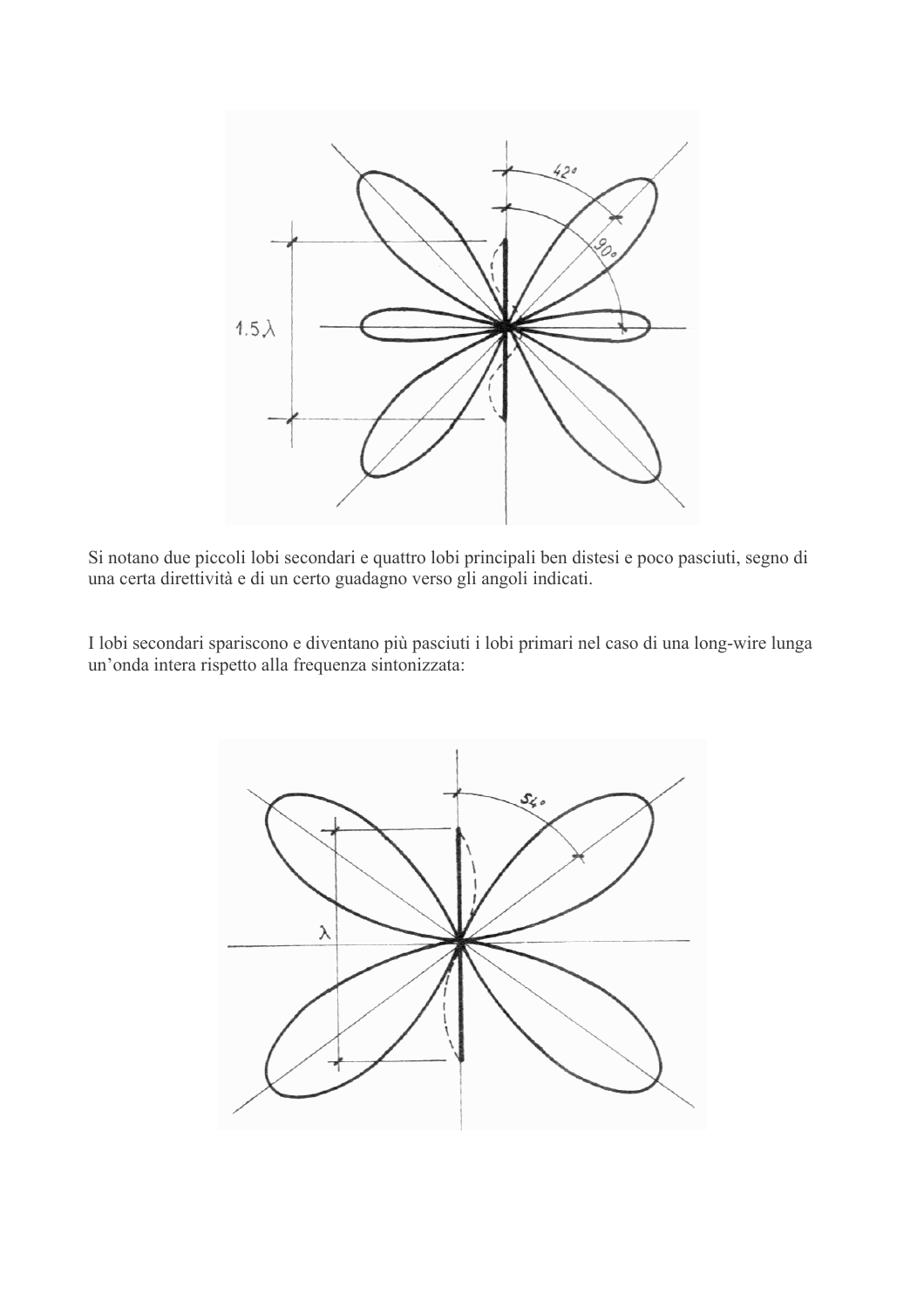Se prendiamo in considerazione invece una long-wire veramente lunga vediamo dal suo diagramma di radiazione che aumenta il numero dei lobi secondari (che risultano essere tanti ma di piccola entità), e si allungano anche i lobi primari, segno che l'antenna raccoglie più energia nel senso della sua lunghezza e di conseguenza trasferisce al ricevitore più segnale:



Questa in figura è la classica condizione di una long-wire piuttosto lunga adoperata per la parte medio-alta delle Onde Corte. Per la parte medio-bassa si ridurrebbero i lobi secondari fino quasi a scomparire, mentre i 4 lobi principali diventerebbero due, sull'asse dell'antenna. Prossimamente vedremo i trucchi per fare in modo che la long-wire trasferisca al ricevitore tutta l'energia elettromagnetica captata, ovvero come fare in modo che le onde radio effettivamente raccolte dalla long-wire se ne vadano tutte alla radio.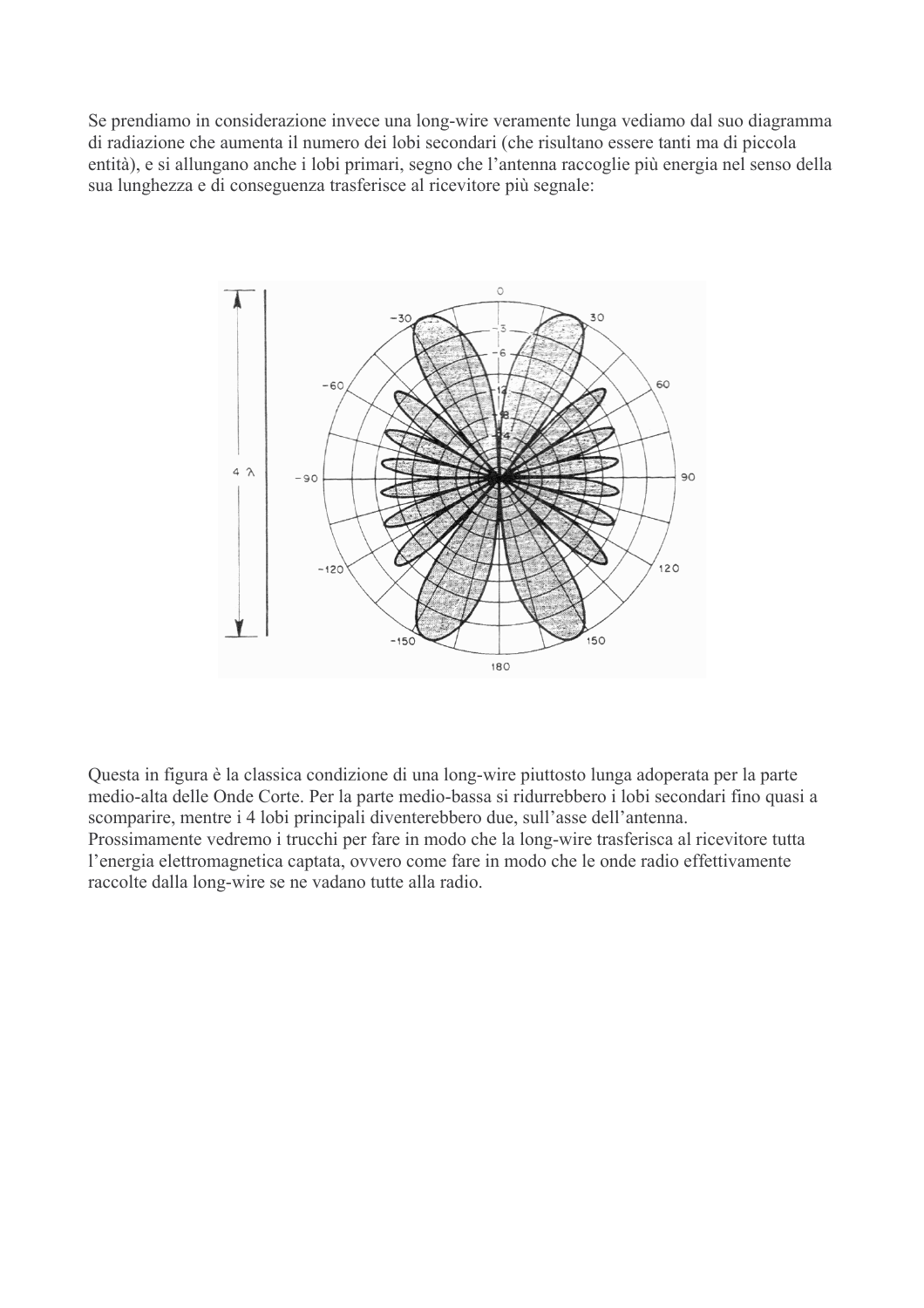Allora, vi ho lasciati con in mano un lungo filo elettrico da collegare alla radio, dandovi alcune dritte ma lasciandovi l'esercizio di trovare il modo più idoneo per realizzare una long-wire e piazzarla alla meno peggio. Ora si tratta di coniugare al meglio tale antenna alla radio, valutato che i ricevitori abbiano tutti almeno una presa di antenna di tipo coassiale. Do per scontato che la maggior parte di voi sappia che cosa sia un cavo coassiale, a cosa serva, cosa sia una linea bilanciata ed una linea sbilanciata

Il nostro bel filo, lungo a piacere e steso al meglio, non ha caratteristiche idonee ad essere infilato direttamente nella radio, cioè nella parte centrale del connettore d'antenna (SO-239 o BNC che sia). purtroppo, altrimenti non sarebbe necessaria la realizzazione di un accoppiatore d'antenna e dormiremmo tutti sonni più tranquilli. Succede invece che il connettore d'antenna del ricevitore abbia una impedenza specifica (50 Ohm), per cui occorre che anche l'antenna che viene infilata in tale connettore presenti un'impedenza se non uguale almeno molto simile; se ciò non succede non si ha una buona coniugazione delle due impedenze, quella della radio e quella dell'antenna ed il risultato che avremo sarà di non riuscire a trasferire alla radio tutto il segnale faticosamente captato dal nostro aereo. È come cercare di adattare tra loro dei tubi dell'acqua di diametro differente: anziché trasportare l'acqua da un tubo all'altro avremo al meglio una pozzanghera, al peggio una piscina! Purtroppo per noi l'impedenza della long-wire non è certo di 50 Ohm, né possiamo immaginare esattamente quale sia, visto che varia al variare della sua lunghezza, della frequenza di lavoro, degli ostacoli prossimali, e di come è stata posizionata. E non basta: la long-wire è un monopolo e non un dipolo, non ha quindi un contrappeso o un riferimento a massa. Non ho intenzione di complicarvi la vita, per cui vi rimando a testi specifici la trattazione di resistenza, impedenza, bilanciamento e sbilanciamento delle linee di trasmissione, accoppiatori, accordatori, simmetrizzatori, etc. A noi occorre solo trovare il modo di rendere il passaggio del segnale radio dalla long-wire alla radio nel modo meno traumatico possibile; e vediamo di farlo in modo semplice e con poca spesa.

Dobbiamo riuscire ad abbassare l'impedenza della long-wire (qualcosa di simile alla resistenza del filo ma, come ho detto, non ci complichiamo la vita) da qualche migliaio di Ohm a valori prossimi ai 50 Ohm e soprattutto trovare il modo di rendere sbilanciato un sistema che sbilanciato non è. Fortunatamente prima di me qualcuno ha già fatto delle prove ed ha realizzato delle cose, ed anche con discreto successo: potremmo realizzare un trasformatore di impedenza e bal-un con rapporto di trasformazione idoneo, che riuscirà a fare due cose simpatiche: abbassare notevolmente l'alto valore di impedenza della long-wire, e fare vedere alla radio una linea sbilanciata (cosa che gli piace parecchio).

Balun è acronimo di balanced-unbalanced e si riferisce alla linee di trasmissione: da una parte c'è il bocchettone d'ingresso di un cavo d'antenna della radio, dall'altra c'è l'antenna; cavo coassiale e/o ingresso d'antenna del ricevitore sono di tipo sbilanciato, la long-wire è un'antenna di tipo bilanciato (non è perfettamente vero ma non approfondiamo troppo per non rovinarci l'esistenza). Vediamo quindi di recuperare un toroide (anello) di materiale ferro-magnetico di tipo Amidon FT, che ci servirà allo scopo; lo troviamo nei banchetti delle fiere e dei mercatini dedicati ai radioamatori o all'elettronica in generale (oltre che dai mercanti del settore). Le lettre FT significano Toroide in Ferrite, il primo numero che segue è il diametro esterno del toroide, il secondo numero indica il tipo di impasto della miscela ferromagnetica, le tabelle qui sotto ci possono essere utili per trovare quello che fa per noi: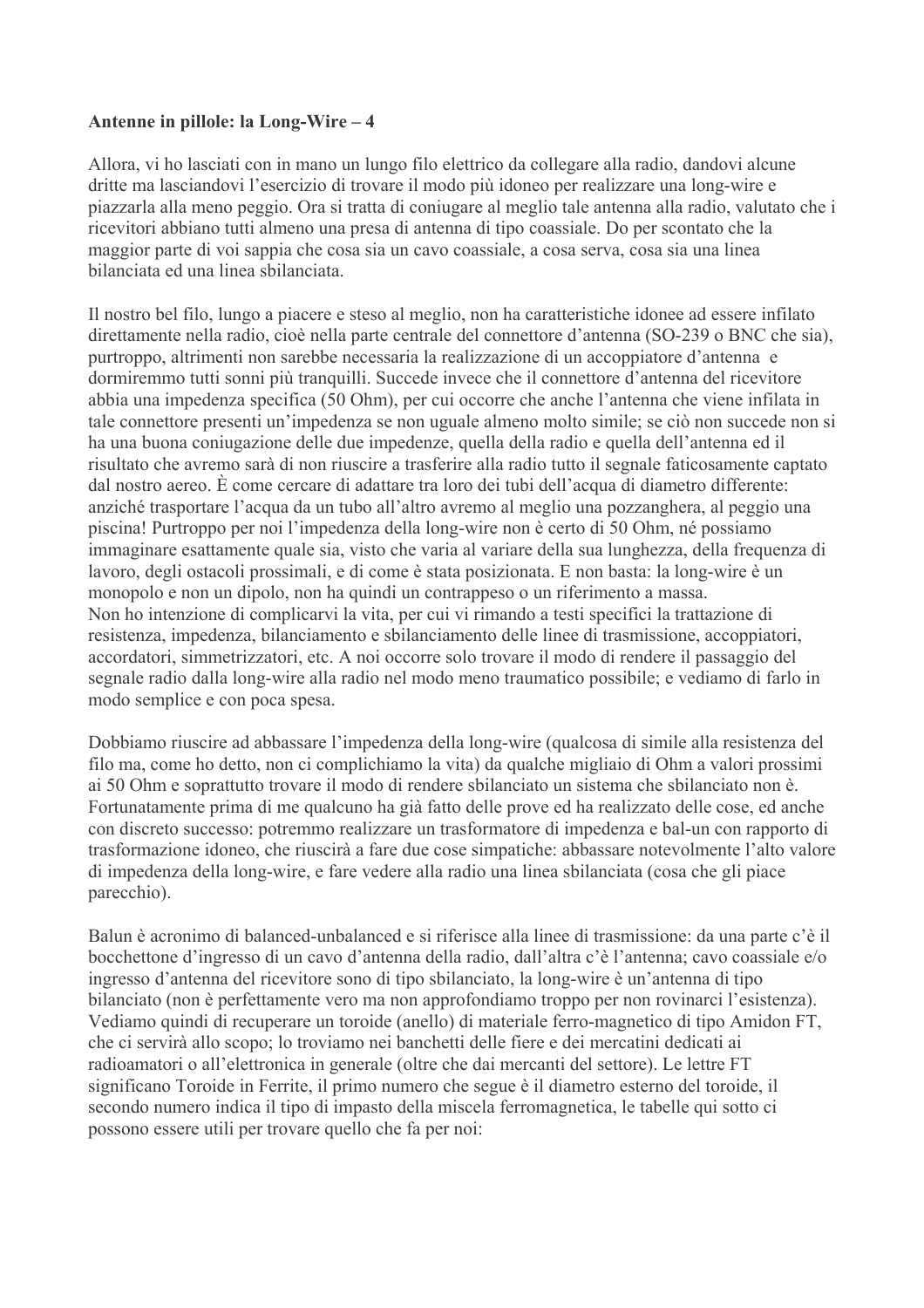| sigla toroide | diametro esterno   | diametro interno | spessore del nucleo |  |  |  |
|---------------|--------------------|------------------|---------------------|--|--|--|
| <b>FT 37</b>  | $9,5 \, \text{mm}$ | $4,7 \text{ mm}$ | $3,2 \text{ mm}$    |  |  |  |
| FT 50         | $12,7$ mm          | $7,1$ mm         | $4,8$ mm            |  |  |  |
| <b>FT 50B</b> | 12,7 mm            | 7,9 mm           | 12,7 mm             |  |  |  |
| <b>FT 82</b>  | 21,0 mm            | 13,0 mm          | 6,3 mm              |  |  |  |
| FT 114        | 29,0 mm            | 19,0 mm          | $7,5$ mm            |  |  |  |
| FT 200        | 50,8 mm            | 32,0 mm          | 25,0 mm             |  |  |  |

Esempio: FT 82-43. FT significa Toroide in Ferrite, 82 indica il diametro esterno, approssimato in decimi di Pollice; volendo conoscere il diametro in millimetri occorre eseguire  $0.254 \times 82 = 20.82$ mm, arrotondato a 21 mm.

| miscela 43 | per gamme di frequenze da 50 a 200 MHz |
|------------|----------------------------------------|
| miscela 61 | per gamme di frequenze da 0,2 a 20 MHz |
| miscela 63 | per gamme di frequenze da 15 a 25 MHz  |
| miscela 67 | per gamme di frequenze da 10 a 80 MH   |
| miscela 72 | per gamme di frequenze da 0,1 a 5 MHz  |
| miscela 75 | per gamme di frequenze da 5 a 20 MHz   |

Detto dei toroidi della serie FT, diciamo anche qualche cosa sui toroidi della serie T, visto che siamo in tema e per completezza di informazione; questi sono costituiti da impasto ferro-magneticoceramico, hanno generalmente una copertura di banda superiore e sopportano radiofrequenza in misura assai maggiore rispetto a quelli della serie FT, per la qual cosa sono adoperati nelle antenne trasmittenti (ma nulla vieta che li si possa adoperare per quelle riceventi, ovviamente).

| sigla toroide | diametro esterno | diametro interno   | spessore nucleo  |
|---------------|------------------|--------------------|------------------|
| T 37          | $9,5 \text{ mm}$ | $5,2 \, \text{mm}$ | $3,2$ mm         |
| T 44          | 11,3 mm          | 5,8 mm             | $4,3$ mm         |
| T 50          | 13,0 mm          | 8,0 mm             | $5,2 \text{ mm}$ |
| T 60          | 20,5 mm          | 12,3 mm            | $6,5$ mm         |
| T 68          | 17,5 mm          | $9,4$ mm           | 5,8 mm           |
| T 80          | 20,1 mm          | 12,3 mm            | $6,6$ mm         |
| T 94          | 23,9 mm          | 14,0 mm            | 7,9 mm           |
| T 106         | 26,9 mm          | 14,5 mm            | 11,0 mm          |
| T 130         | 33,0 mm          | 19,8 mm            | 11,0 mm          |
| T 157         | 34,9 mm          | 24,0 mm            | 14,5 mm          |
| T 184         | 46,7 mm          | 24,0 mm            | 18,0 mm          |
| T 200         | 51,0 mm          | 32,0 mm            | 25,0 mm          |
| T 225         | 57,2 mm          | 35,6 mm            | 25,0 mm          |
| T 300         | 77,2 mm          | 49,0 mm            | 3,0 mm           |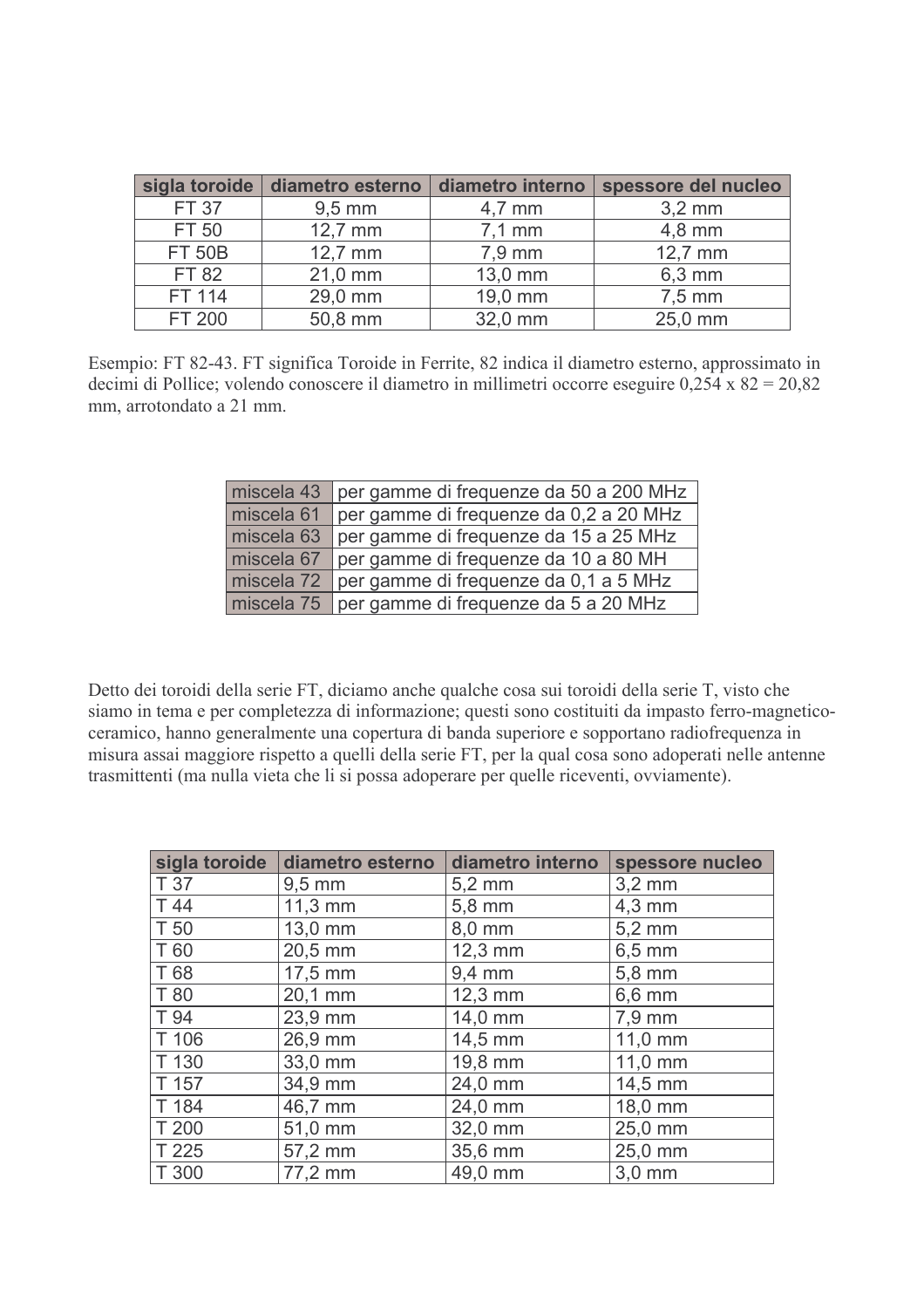Il numero che appare dopo la lettera T indica il diametro in decimi di Pollice; per convertire questa misura in mm bisogna moltiplicare tale numero x 0,254. Per cui, ad esempio,  $T$  37 = 37 x 0,254 = 9,398 mm che viene arrotondato a 9,5 mm.

Spesso oltre alla sigla, i toroidi sono distinguibili per il colore, che quindi è elemento discriminante immediatamente visibile della loro miscela di composizione; la tabella che segue indica miscele, colori e frequenze di lavoro.

| miscela        | 1° colore     | 2° colore     | frequenza di lavoro |
|----------------|---------------|---------------|---------------------|
| 0              | <b>Rosso</b>  | <b>Rosso</b>  | $50 - 300$ MHz      |
| 1              | Blu           | Grigio        | $0,5 - 5$ MHz       |
| $\overline{2}$ | <b>Rosso</b>  | Grigio        | $1 - 30$ MHz        |
| 3              | Grigio        | Grigio        | $0,05 -0,5$ MHz     |
| 6              | Giallo        | Grigio        | $2 - 50$ MHz        |
| $\overline{7}$ | <b>Bianco</b> | Grigio        | $1 - 20$ MHz        |
| 10             | <b>Nero</b>   | Grigio        | $10 - 100$ MHz      |
| 12             | Verde         | <b>Bianco</b> | $20 - 200$ MHz      |
| 15             | <b>Rosso</b>  | <b>Bianco</b> | $0,1 - 2$ MHz       |
| 17             | <b>Blu</b>    | Giallo        | $20 - 200$ MHz      |
| 22             | Verde         | Arancio       | $20 - 200$ MHz      |

Tanto per capirci: il primo colore ricopre tre lati dell'anello ferro-magnetico-ceramico, mentre il secondo colore un solo lato. La miscela di tipo 0 indicherà che il toroide è tutto del colore rosso, la miscela di tipo 3 indica che il toroide è tutto di colore grigio, ovvero non verniciato.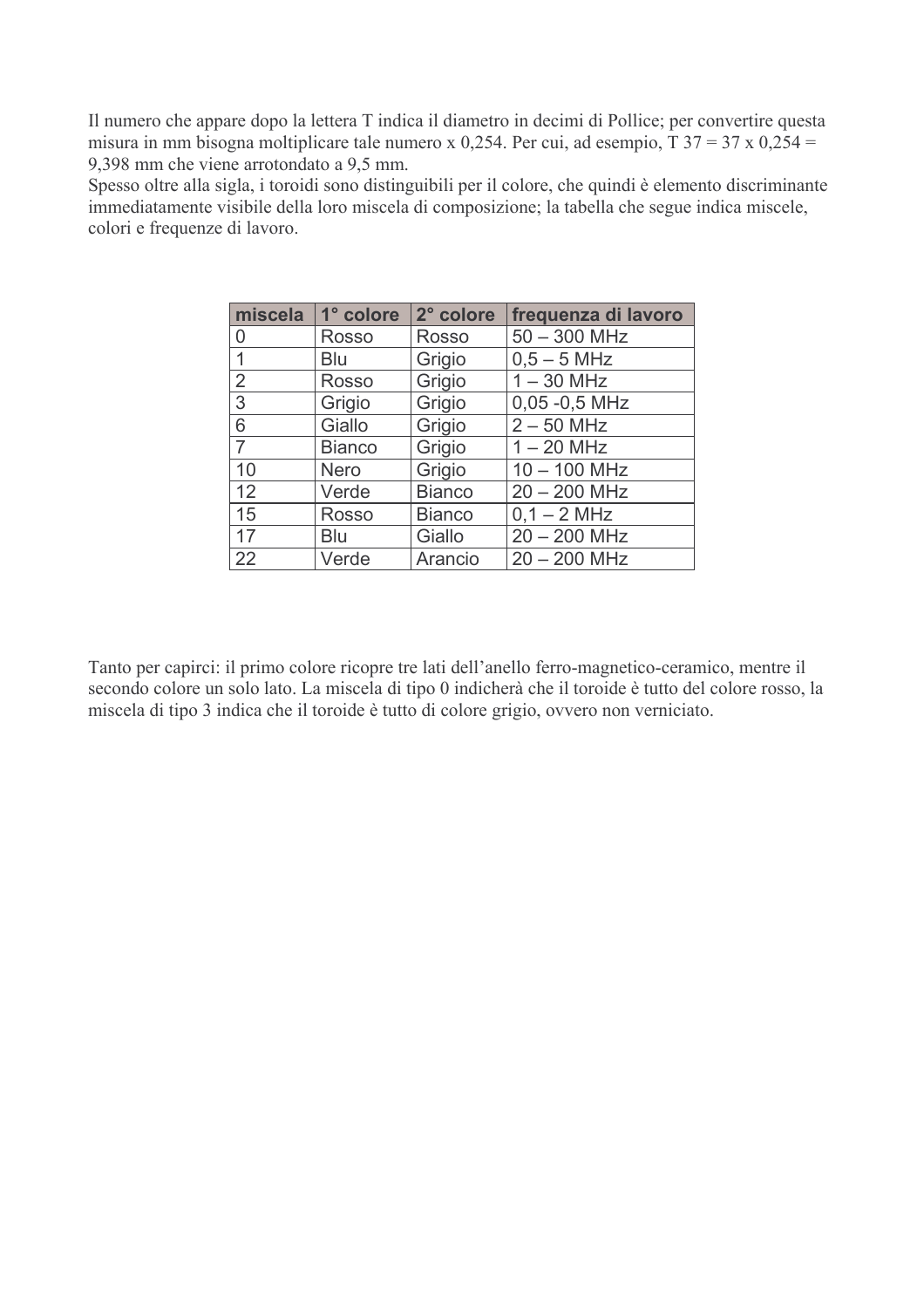La nostra antenna si fa sempre più un vero e proprio banco di scuola: sembrava così semplice preparare un pezzo di filo qualsiasi lungo a piacere e collegarlo alla radio... ma credo che il bello del radioascolto sia proprio questo: iniziare comunque ad effettuare qualche interessante ascolto, vuoi per interessi linguistici, vuoi per interessi musicali, vuoi per ascoltare notiziari dall'estero, vuoi per conoscere culture e modi di pensare differenti, vuoi per studiare o valutare la propagazione e tanto altro ancora; nel frattempo però si sperimenta, si studia, ci si ingegna, si provano differenti soluzioni poco o per nulla costose, ci si mette in moto con le proprie conoscenze e con quelle che la necessità ci impone di farci, si trovano e si sfogliano libri o si riprendono in mano vecchi articoli, ci si confronta con altri Soci, amici, radioamatori. E potrei continuare, alla faccia di quelli che pensano che fare radioascolto sia roba da lupi solitari o sedentari, che non serva a nulla, che non sia istruttivo, divertente, coinvolgente, appassionante...

Riprendiamo dunque il discorso di come coniugare il nostro spezzone di filo lungo che funge da antenna (o aereo) al ricevitore (la long-wire, tanto per intenderci). In ragione della lunghezza del filo, di come lo abbiamo posizionato e della banda di freguenza per la quale lo facciamo lavorare, la sua impedenza ha un andamento altalenante, praticamente sinusoidale: più è lungo il filo, più l'impedenza tende a salire (nelle applicazioni pratiche quasi mai oltre i 1000 Ohm) e le oscillazioni tendono a smorzarsi; non lo dicono solo i vari testi che si trovano in commercio, lo si può vedere anche con un software di simulazione di antenne. La seguente figura è estrapolata dai calcoli realizzati con MMANA per un filo di rame di spessore 0.5 mm, lungo 50 metri circa, inclinato, in modo che l'alimentazione sia sostanzialmente prossima al suolo e la parte terminale sia a 15 metri dal suolo:

|                                                             | $\Box$ D $\Box$<br>MMANA - F:\Program Files\MMANA\provaQLD.maa |                   |                          |                                                          |                          |        |                          |           |            |        |              |                  |
|-------------------------------------------------------------|----------------------------------------------------------------|-------------------|--------------------------|----------------------------------------------------------|--------------------------|--------|--------------------------|-----------|------------|--------|--------------|------------------|
| File                                                        | Edit Options Help                                              |                   |                          |                                                          |                          |        |                          |           |            |        |              |                  |
|                                                             | Geometry   View                                                |                   | Compute   Far Field Plot |                                                          |                          |        |                          |           |            |        |              |                  |
|                                                             |                                                                |                   |                          |                                                          |                          |        |                          |           |            |        |              |                  |
| Freq 28.050<br>$\sqrt{M}$ MHz<br>WAVE LENGTH = 10.688057[m] |                                                                |                   |                          |                                                          |                          |        |                          |           |            |        |              |                  |
|                                                             |                                                                |                   |                          | TOTAL PULSE = 191                                        |                          |        |                          |           |            |        |              |                  |
| -Ground <sup>.</sup>                                        |                                                                |                   |                          | FILL MATRIX<br>FACTOR MATRIX                             |                          |        |                          |           |            |        |              |                  |
| C Free Space                                                |                                                                |                   |                          | PULSE VOLTAGE[V] CURRENT[mA]<br><b>IMPEDANCE Ohm SWR</b> |                          |        |                          |           |            |        |              |                  |
| C Perfect                                                   |                                                                |                   |                          | /w1b 1.00+j0.00 0.00+j0.07<br><b>CURRENT DATA</b>        |                          |        | 58.73-j14876.93 75375.56 |           |            |        |              |                  |
| ⊙ Real                                                      |                                                                | Real ground setup |                          | FAR FIELD                                                |                          |        |                          |           |            |        |              |                  |
|                                                             | 0.0                                                            |                   |                          | No Fatal Error(s)                                        |                          |        |                          |           |            |        |              |                  |
| <b>Height</b>                                               |                                                                |                   | 1.59(s)<br>m             |                                                          |                          |        |                          |           |            |        |              |                  |
| Material                                                    | Cu w                                                           |                   |                          |                                                          |                          |        |                          |           |            |        |              |                  |
| No.                                                         | Freq MHz                                                       | R(Ohm)            | jX(Ohm)                  | <b>SWR 50</b>                                            | Gh dBd                   | Ga dBi | F/B dB                   | Elev.dg   | <b>GND</b> | Height | Pol.         | $\blacktriangle$ |
| 8                                                           | 24.900                                                         | 59.654            | $-15369.5$               | 79199.2                                                  | $\overline{\phantom{0}}$ | 8.44   | 3.00                     | 40.2      | Real       | 0.0    | Vert         |                  |
| $\overline{7}$                                              | 21.050                                                         | 506.386           | $-16521.4$               | 10790.8                                                  | $\overline{\phantom{0}}$ | 7.57   | 2.71                     | 44.2      | Real       | 0.0    | Vert         |                  |
| 6                                                           | 18.080                                                         | 444.384           | $-17165.2$               | 13269.8                                                  | $\overline{\phantom{0}}$ | 7.28   | 1.93                     | 47.9      | Real       | 0.0    | Vert         |                  |
| 5                                                           | 14.050                                                         | 101.562           | $-17007.5$               | 56964.2                                                  | —                        | 5.02   | 0.59                     | 49.3      | Real       | 0.0    | Vert         |                  |
| $\overline{4}$                                              | 10.110                                                         | 51.186            | $-18523.6$               | 134072                                                   | $\overline{\phantom{0}}$ | 4.98   | 2.01                     | 49.1      | Real       | 0.0    | Vert         |                  |
| 3                                                           | 7.010                                                          | 50.295            | $-19768.4$               | 155403                                                   | —                        | 4.87   | 2.90                     | 59.6      | Real       | 0.0    | Vert         |                  |
| $\overline{c}$                                              | 3.510                                                          | 65.716            | $-22225.6$               | 150339                                                   | —                        | 5.32   | $-0.15$                  | 86.0      | Real       | 0.0    | Vert         |                  |
|                                                             | 1.825                                                          | 12.064            | $-23146.4$               | 888201                                                   | —                        | 4.36   | $-4.48$                  | 60.0      | Real       | 0.0    | Vert         | ╤                |
|                                                             |                                                                |                   |                          |                                                          |                          |        |                          |           |            |        |              |                  |
| Start                                                       |                                                                | Optimization      |                          | Optimization log                                         |                          |        | Plot                     | Wire edit |            |        | Element edit |                  |
|                                                             |                                                                |                   |                          |                                                          |                          |        |                          |           |            |        |              |                  |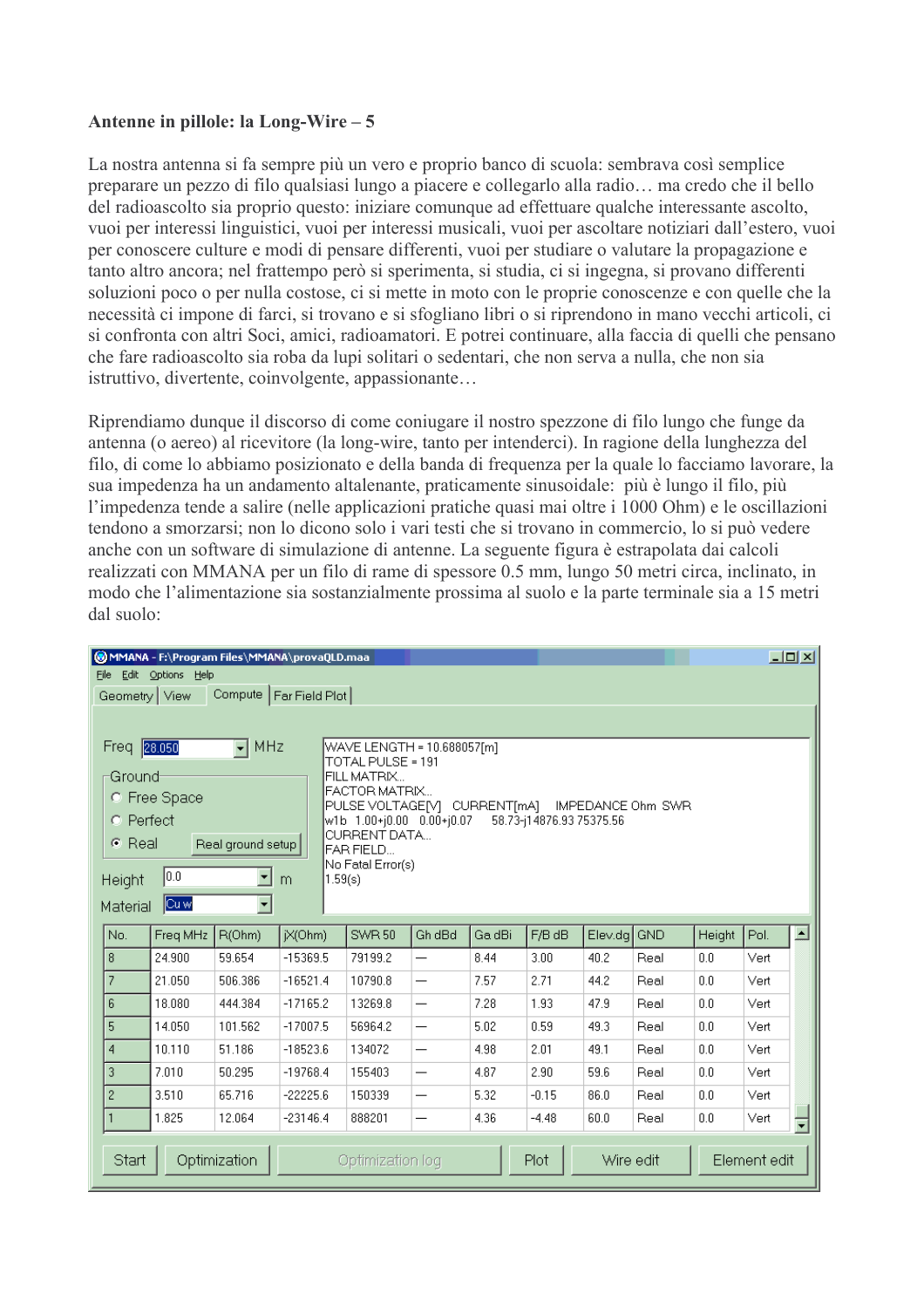Le colonne da sinistra sono:

- la frequenza  $\bullet$
- $\bullet$  la parte reale dell'impedenza (R)
- la parte immaginaria dell'impedenza  $(iX)$ ; se negativa è una reattanza capacitiva, se positiva è induttiva
- · l'SWR riferito a 50 Ohm
- un guadagno in dBi (non disponibile per questo calcolo)  $\bullet$
- $\bullet$ il guadagno in dBi
- $\bullet$  il rapporto  $F/R$
- l'elevazione per il lobo principale
- il tipo di terreno, l'elevazione e la polarizzazione dominante  $\bullet$

I valori altissimi di jX sono dovuti al fatto che MMANA vuole un contrappeso per simulare correttamente questo tipo di antenne. Non prevede l'utilizzo di balun magnetici o aggeggi del genere. Già solo aggiungendo un contrappeso di 5m a 7050 kHz si ottiene: R=60.2 e jX=-188 Ohm. Un valore decisamente più trattabile. In pratica, utilizzando la terra, jX si riduce, mentre la parte reale della Z antenna rimane pressoché invariata.

Se non vogliamo utilizzare un balun 6:1 commerciale, per noi sarà più semplice costruirne uno con rapporto di trasformazione 4:1, accettando di avere una lieve perdita sulla banda più bassa; con "soli" 50 metri di filo, si ha una vera long-wire (sulla quale, come dicono i testi, dovrebbero cadere almeno 2-3 lunghezze d'onda della massima frequenza che si vuole ricevere, cosa che l'esperienza però mi dice non essere sempre vera) dai 17 metri a salire, considerando tale lunghezza come un quarto d'onda marconiano sui 200 metri.

All'allungarsi del filo della long-wire oltre i 5/8 della lunghezza d'onda di lavoro (quella su cui stiamo sintonizzando il nostro ricevitore), quei bei lobi di ricezione che abbiamo visto qualche numero fa, cambiano e si dispongono sempre più nel senso del filo per cui se siamo interessati al DX e quindi a segnali bassi verso l'orizzonte, occorre mantenere il filo non in verticale (come invece riusciamo a fare con il supporto di canne da pesca, tubi plastici e simili) ma piuttosto in orizzontale. Ma qui sconfiniamo nella trattazione dell'antenna Beverage (che con lunghezze di 200 metri e oltre deve correre parallela al terreno a 2 o 3 metri di altezza e convenientemente terminata al capo libero mediante una resistenza coniugata a massa, cosa che la rende aperiodica).

Sulla scorta di tali considerazioni e se non troviamo lo spazio per i 50 metri obliqui, se ci stiamo preparando per fare degli esperimenti in campo aperto ma non tanto, se abbiamo trovato una canna da pesca da 9 metri, allora tutto sommato è meglio erigere una verticale di lunghezza pari a 5/8 di lunghezza d'onda della frequenza più bassa sulla quale tentare qualche esperimento di ascolto; antenna che avrà bisogno pure lei di un balun/trasformatore d'impedenza.

Ma visto che siamo partiti per farci una bella long-wire, abbiate ancora pazienza per un altro poco e vediamo di completarne la trattazione. Nel frattempo, come vedete, non stiamo con le mani in mano ma ci facciamo qualche conoscenza in più, divertendoci. E questo è uno degli aspetti più belli del nostro hobby, il radioascolto.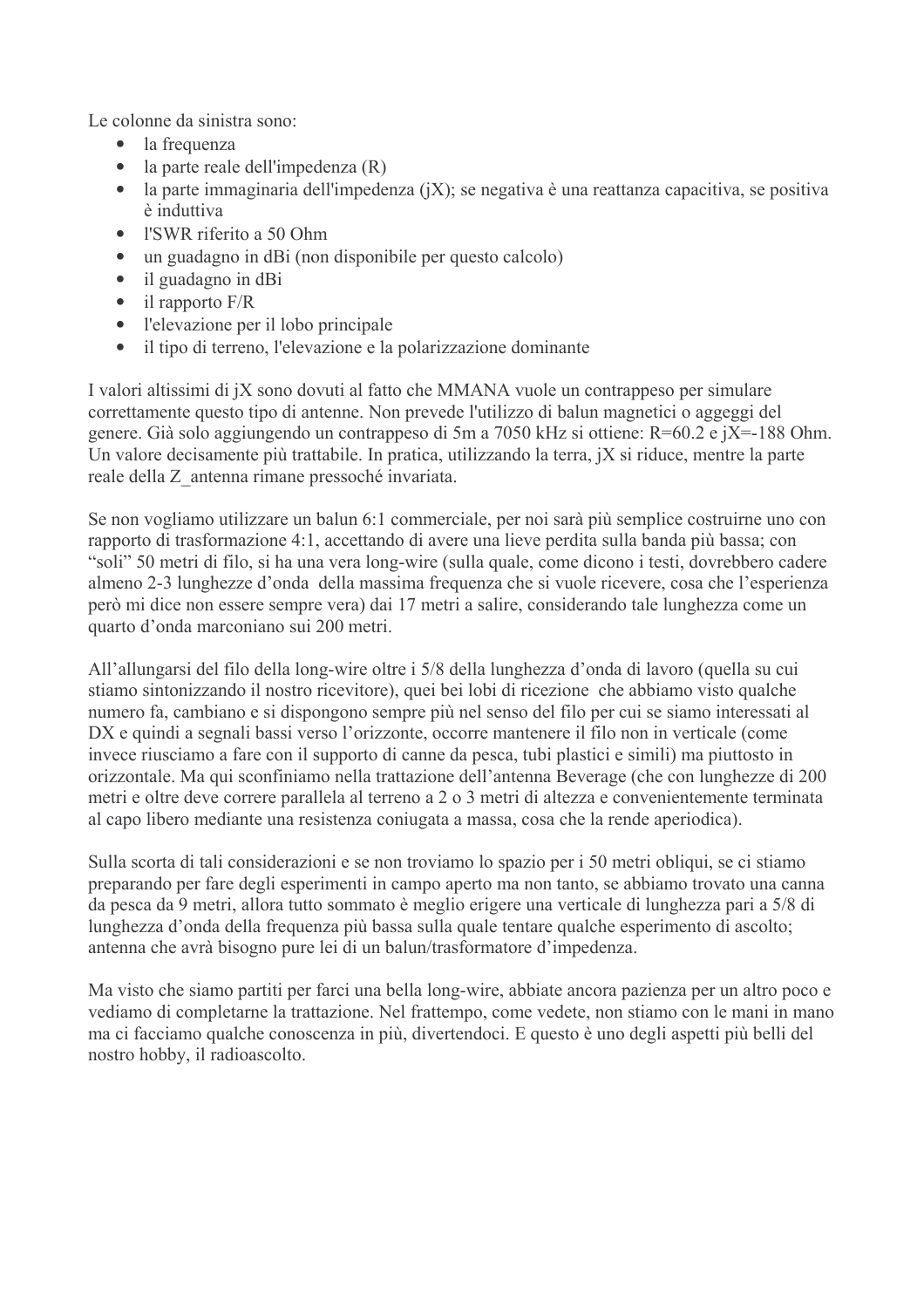Ci siamo lasciati la volta scorsa con una considerazione: atteso che si può ascoltare dove e quando ci piace, senza bisogno di certificati, licenze, patenti, permessi o altro (faccio riferimento soprattutto alle vigenti normative grazie alle quali il ripetersi di un "caso Mestre" non sarebbe oggi più possibile), è vero che in ogni caso sperimentare delle cose fa bene alla salute, mette in moto il cervello, aguzza l'ingegno e la fantasia, aumenta il nostro bagaglio culturale, ci mette in una condizione di ricettività di informazioni tecniche e scientifiche che probabilmente, diversamente, non avverrebbe. Lasciatemi dunque ancora discorrere un poco di questa nostra antenna long-wire, che per essere un semplice filo elettrico ci ha pur tuttavia regalato una serie di informazioni e di nozioni che forse, diversamente, non avremmo acquisito.

Abbiamo visto che per una long-wire occorre spazio, che in mancanza di esso si può optare per un'antenna verticale in configurazione 5/8 d'onda della più bassa frequenza che intendiamo ascoltare (o tanto alta quanto riusciamo ad issarla), e che viceversa se abbiamo tanto spazio meglio sarebbe provare a costruire un'antenna tipo Bevarage.

Abbiamo anche visto che la soluzione per noi più semplice per coniugare al meglio la long-wire al ricevitore è il balun 4:1; bene, allora vediamo di realizzarlo, così finalmente vedremo se la teoria funziona meglio della pratica, se avremo migliori risultati nel cercare di coniugare le impedenze del ricevitore e dell'antenna o se viceversa tutto sommato infilare la long-wire nel polo caldo del connettore coassiale del ricevitore ci da gli stessi risultati (questo discorso potrebbe sembrare una battuta, ma non è per nulla detto che fare le cose per bene, al meglio della grammatica, porti a risultati diversi e migliori che non al meglio della pratica o della sperimentazione spicciola).

Materiali occorrenti: un anello di ferrite tipo Amidon T-200 (o T 200-2, che è la stessa cosa, come ho avuto occasione di scrivere in una puntata precedente); del filo rosso-nero per impianti Hi-Fi (quello che serve per collegare gli altoparlanti dell'autoradio o le casse acustiche dello stereo domestico). In realtà andrebbe bene qualsiasi filo elettrico ricoperto da materiale isolante, magari teflon; quello ricoperto di plastica ci permette di effettuare degli avvolgimenti ben spaziati tra di loro, mentre se utilizzassimo del filo di rame smaltato, occorrerebbe mettersi anche a separare tutte le spire una per una, che risultino tutte perfettamente spaziate in modo uguale (a parte questa rogna il filo di rame smaltato va benissimo).

Con diametro del filo, completo di copertura plastica, pari a 2 mm, riusciremo a fare stare attorno al nucleo di ferrite 18-19 spire, che sono quelle che ci servono. La teoria dice che si effettua una spira ogni volta che un filo passa dal centro del nucleo (ed ovviamente ne esce): non tentate di calcolare le spire diversamente, avrete dei risultati differenti. Un bal-un siffatto, per i più pignoli, è un bal-un in corrente e giusto per capire quanto riusciamo a risparmiare se ce lo facciamo da soli, un prodotto commerciale della MFJ costa circa 60 \$ in USA; e un apparecchio che oltre che a provvedere al bilanciamento del segnale ed alla trasformazione delle impedenze, ci permette anche di effettuare un accordo del sistema radiante, l'MFJ-902 Tiny Travel Tuner, costa circa 80 \$ in USA.

Tanto per toglierci lo sfizio, diamo un'occhiata a come è fatto dentro, a sommi capi: vediamo che il cuore è un bal-un 4:1; similmente sono fatti tanti altre realizzazioni della MFJ e di altri costruttori.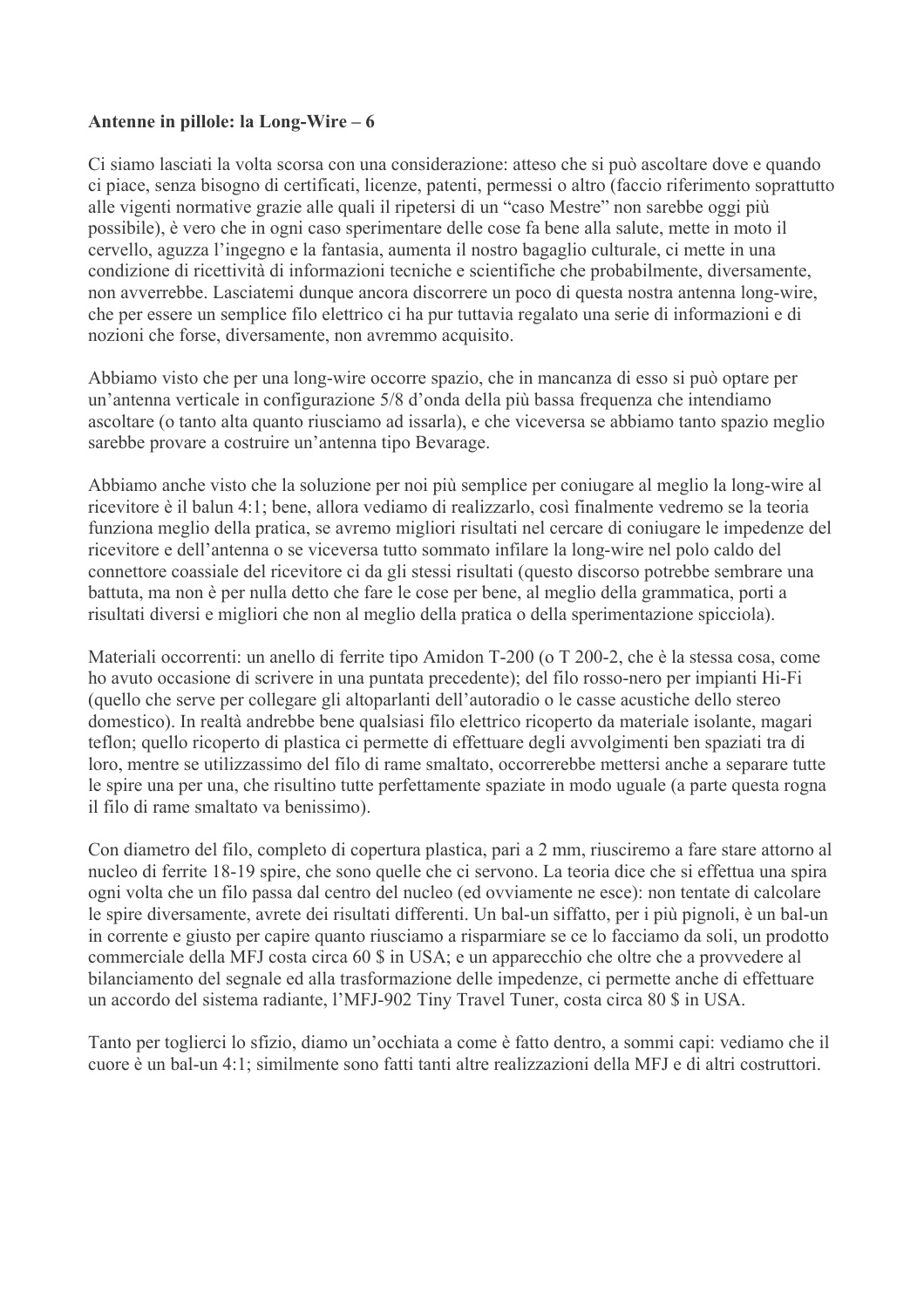

Ma torniamo a noi: prendete uno spezzone di cavo rosso-nero di .... cm e cominciate a farne delle spire attorno al toroide, ben serrate tra di loro ed attorno al nucleo del toroide; alla fine vedrete che ci staranno 18-19 spire, quelle di cui abbiamo bisogno. Ora, se la matematica non è un'opinione, due fili inizieranno l'avvolgimento e due fili termineranno l'avvolgimento. Ora divaricate leggermente i due fili nero e rosso tra di loro, sia all'inizio che alla fine dell'avvolgimento e, avendoli spellati un poco, unite il rosso che inizia l'avvolgimento con il nero che termina l'avvolgimento. Abbiamo in pratica tre possibili contatti elettrici:

- A. un nero che inizia l'avvolgimento
- B. un rosso che termina l'avvolgimento
- C. un rosso+nero formato dall'unione di un filo rosso che inizia l'avvolgimento ed un filo nero che esce dall'avvolgimento.

Nella figura qui sotto riporto per completezza un'altra realizzazione: come si vede, è facile capire che ad A va collegato il centrale del cavo coassiale (quello che va verso la radio); a B va collegata la long wire; a C va collegata la massa comune.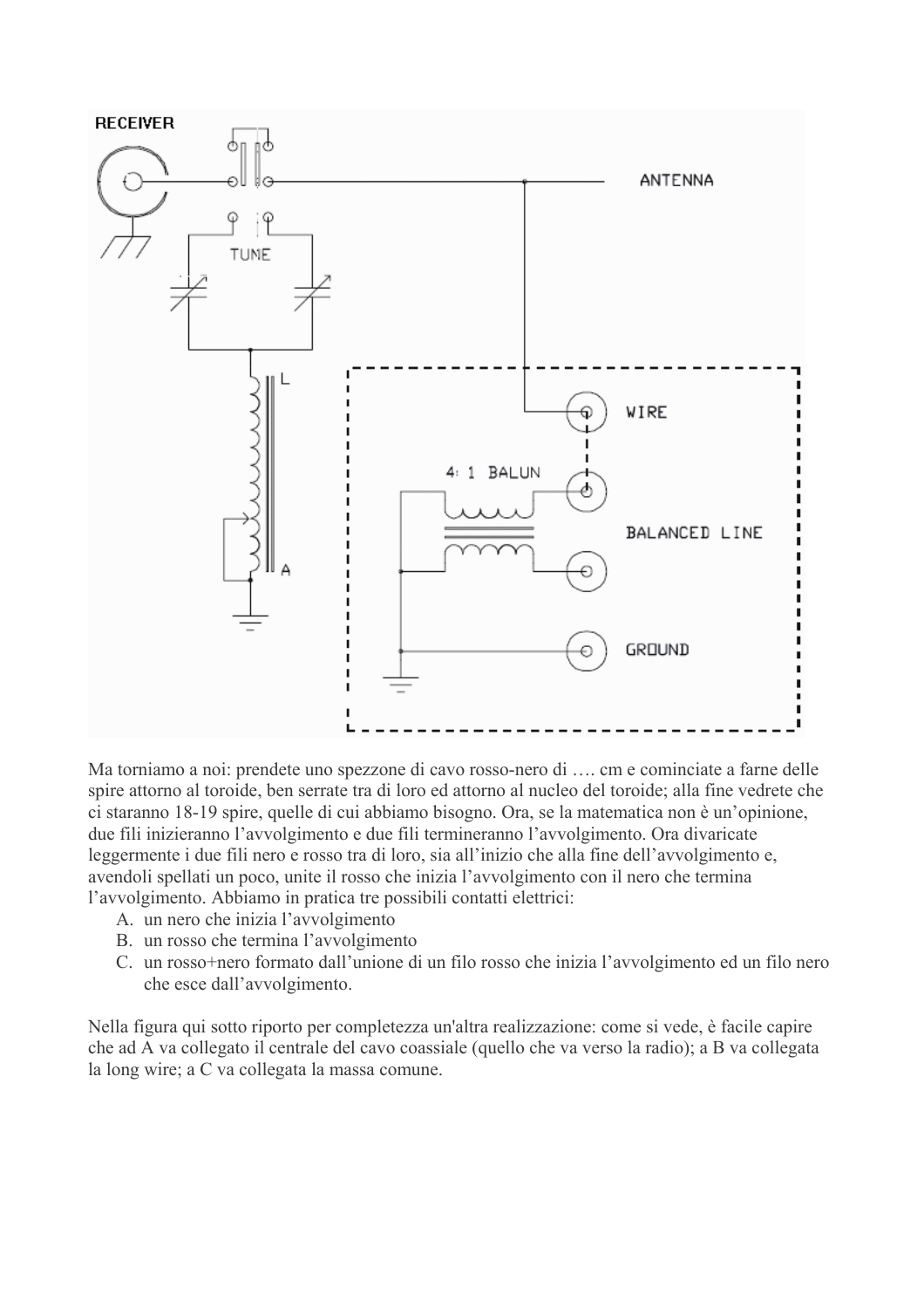

Dalla figura possiamo notare che, rispetto alla trattazione di cui sopra, c'è una variante, che ci può servire per la costruzione di altre antenne: nella figura dal lato linea bilanciata, abbiamo effettivamente due contatti elettrici; siccome noi abbiamo un'antenna fatta da un unico filo, questa andrà collegata al punto B ed assumiamo il punto A come solo centrale della linea sbilanciata. Altre possibili varianti, da me però non testate, possono essere la realizzazione del balun 4:1 con altri nuclei di ferrite così come ho trovato sulla Rete e come si legge nella seguente tabella:

| Sigla nucleo | N.º spire |
|--------------|-----------|
| T 80-2       | 25        |
| T106-2       | 16        |
| T130-2       | 18        |
| T157-2       | 16        |
| T200A-2      | 13        |
| T400-2       | 14        |

Notate che tutti i toroidi hanno l'indice del materiale dell'impasto uguale a 2, per il quale ho la certezza che la banda passante sarà almeno da 1 a 30 MHz.

Prima di lasciarvi mi preme puntualizzare una cosa: si è detto che questa realizzazione permette di coniugare la long-wire (o antenne simili, anche una verticale di 8-9 metri) alla presa coassiale del ricevitore; questa conjugazione avviene attraverso uno spezzone di cavo coassiale a 50 Ohm (ma da prove fatte anche qui la pratica funziona quasi meglio della grammatica, ed un cavo tipo ricezione TV satellitare, più piccolo e meno pesante, a 75 Ohm, va altrettanto bene) e non direttamente sulla radio per delle ragioni pratiche. L'antenna, fin quando non si coniuga al cavo coassiale, riceve; se la coniugazione avviene distante dagli apparecchi domestici, dal PC, dal frigorifero, dal TV, dai display di molti apparati casalinghi, è molto meglio, perché questi generatori di rumore non influiranno sulla ricezione e non ci delizieranno con ogni sorta di rumore, spernacchi, gargarismi e via dicendo. In pratica, se racchiudiamo il nostro adattatore in una scatola plastica e lo corrediamo di opportune prese, possiamo portare l'alimentazione della long-wire sufficientemente distante dai più comuni generatori di rumore e di disturbo e la nostra radio non smetterà di ringraziarci offrendoci ascolti puliti e gratificanti.

Vi invito a non perdere la prossima puntata, dove vedremo la realizzazione pratica.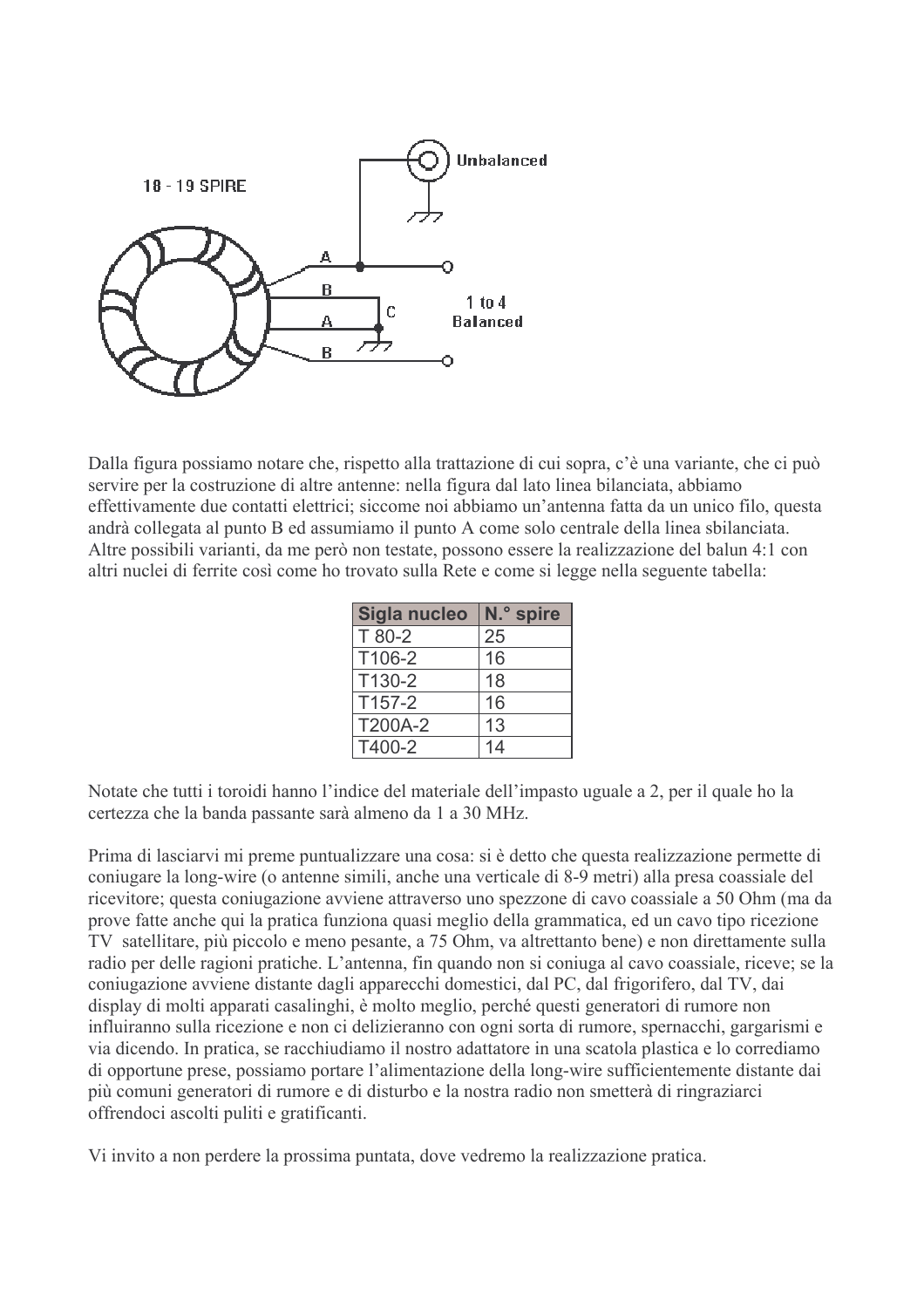Prima di andare avanti e finire la trattazione della long-wire mi preme ringraziare Vincenzo Di Guida IZ8AZC e Paolo Cravero IK1ZYW per alcune informazioni teoriche che mi hanno fornito e per gli spunti di riflessione che mi hanno ispirato.



Cosa sono queste due curiose immagini? Credo lo abbiate capito: si tratta di un toroide Amidon T200 visto da sotto e visto da sopra, attorno al quale sono state praticate 19 spire di cavetto rossonero. Vedete che, anche se le due immagini fossero in B/N, è facile vedere i due colori del cavetto che inizia il suo percorso a spirale attorno al toroide, cavetto che non si sovrappone né si attorciglia ed è ben serrato attorno al nucleo, così come è facile vedere la parte terminale dell'ultima spira ed il cavetto che esce dal nucleo. Ebbene, una volta spellati per circa 1 cm i cavetti, il rosso che inizia l'avvolgimento ed il nero che esce dall'avvolgimento andranno connessi insieme, come nella figura sottostante



I due cavetti uniti insieme (nella figura tenuti insieme da una fascetta) dovranno essere collegati al centrale del cavo coassiale (o al centrale di una presa d'antenna tipo SO-239); il filo rosso andrà connesso alla long-wire, il filo nero è la massa comune. Ovviamente, per come è fatto il balun, è esattamente la stessa cosa collegare il filo nero alla long-wire ed il filo rosso alla massa comune; l'importante è che i due fili uniti insieme vadano collegati al centrale del cavo coassiale o alla presa d'antenna

Se per prove "volanti" il sistema funziona perfettamente così com'è, esteticamente e per motivi pratici conviene racchiudere il nostro lavoro in una scatoletta plastica, magari stagna, provvista di presa per cavo coassiale d'antenna e prese per innestare convenientemente la long-wire e le masse.